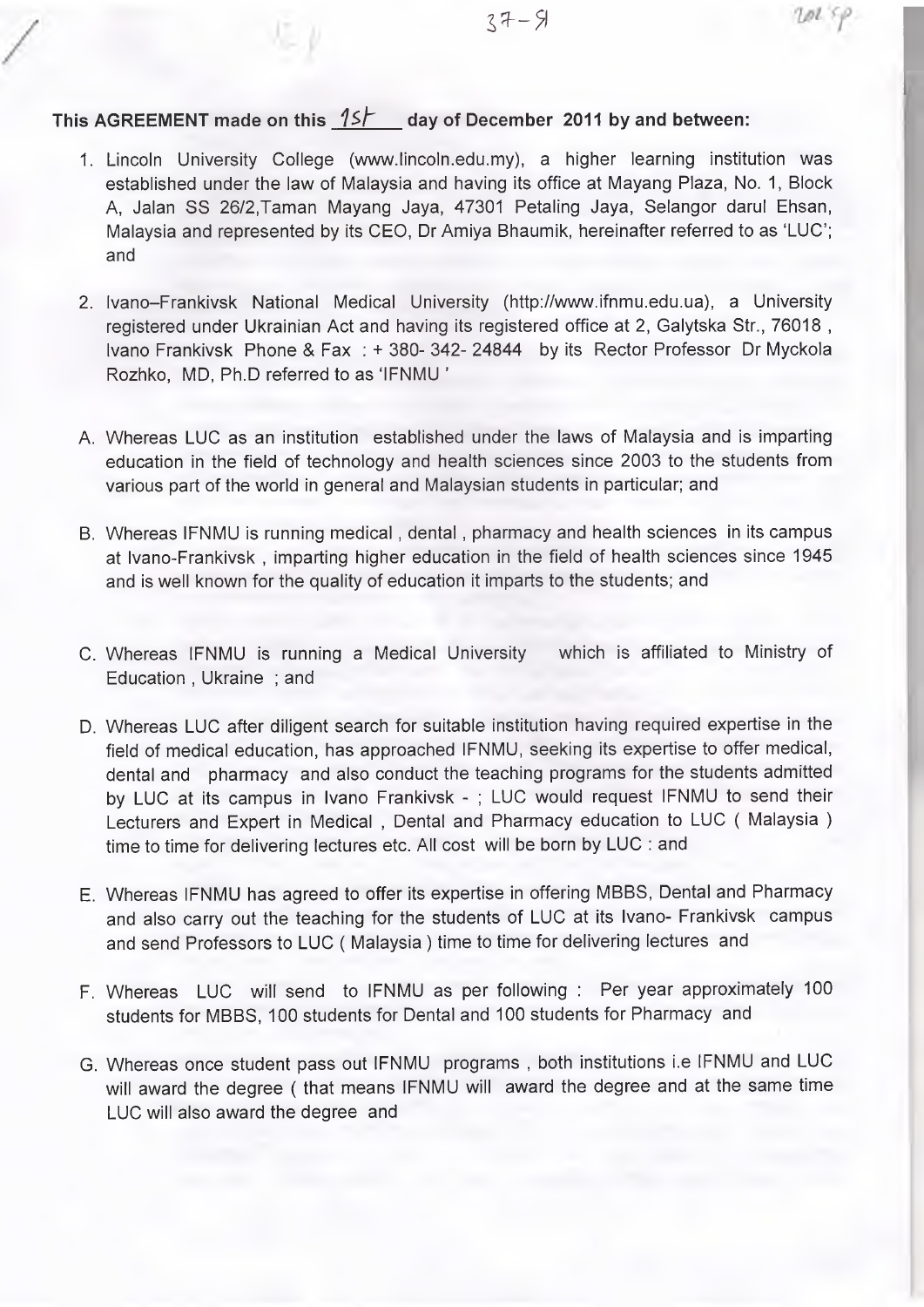2, Galytska Str. 76018 , Ivano Frankivsk Phone & Fax ; + 380- 342- 24844

Or to any address as either party may designated by notice to the other party. Notice given by facsimile or other electronic means shall promptly be confirmed by registered or certified mail or overnight carried. Notice shall be deemed to be received two (2) days following the date of mailing registered by air mail, provided such notice is properly addressed and sufficient postage is affixed thereto, or the actual date or receipt, whichever is earlier.

- **V.** Force majeure. If performance be any party of its roles and responsibilities or any other obligation under this agreement is prevented, restricted, delayed or interfered with by reason of causes beyond its reasonable control, including, but not limited to, natural disasters, governmental actions, floods, fires, wars or civil disturbances, transportation or telecommunications problems, or by reason of acts or omissions of the other Party herein, its directors, officers, employees, or agents then that party shall be excused from such performance to the extent of such prevention, restriction, delay, or interference.
- **Vi.** Governing Law. This agreement shall be governed by, construed, and enforced in accordance with the substantive laws of the Republic of Ukrain without reference to, or application of, its conflict of law principles.
- vii. Publicity: each party will submit to the other all advertising and other publicity matters relating to this agreement in which the other party's name or mark is mentioned or language from which the connection of the said name or mark may be inferred or implied, and will not publish or use such advertising or publicity matters without the express written approval of the other party (not to be unreasonably withheld). Notwithstanding the foregoing, either party herein ("First Party") may, without the prior consent of the other party, ("the second party"), use the second party's name and mark on the first party's reference lists, in the first party's limited announcement letters and in press releases
- viii. Headings: the titles of the sections, articles, paragraphs of this agreement are solely for the convenience of the parties and shall not be used to explain, modify, simplify, or aid in the interpretation of the provisions of this agreement.
- ix. Expenses: either party shall have the right to collect from the party its reasonable expenses incurred in enforcing this agreement, including, to the extent permitted by law, attorneys' fees and court of arbitration costs.
- **X.** Waiver or failure to act. The waiver or failure of either party to exercise in any respect any right provided for such party herein shall not be deemed a waiver of any further right hereunder.
- xi. Incorporation of exhibits and supplemental agreements: this agreement shall be deemed to have incorporated by reference all of the exhibits and supplemental agreements referred to herein to the same extent as is such exhibits and supplemental agreement were dully set forth herein. Each reference herein to "this agreement" shall be construed to include each such exhibit or supplemental agreement. Notwithstanding the prior sentence, in the events of any conflict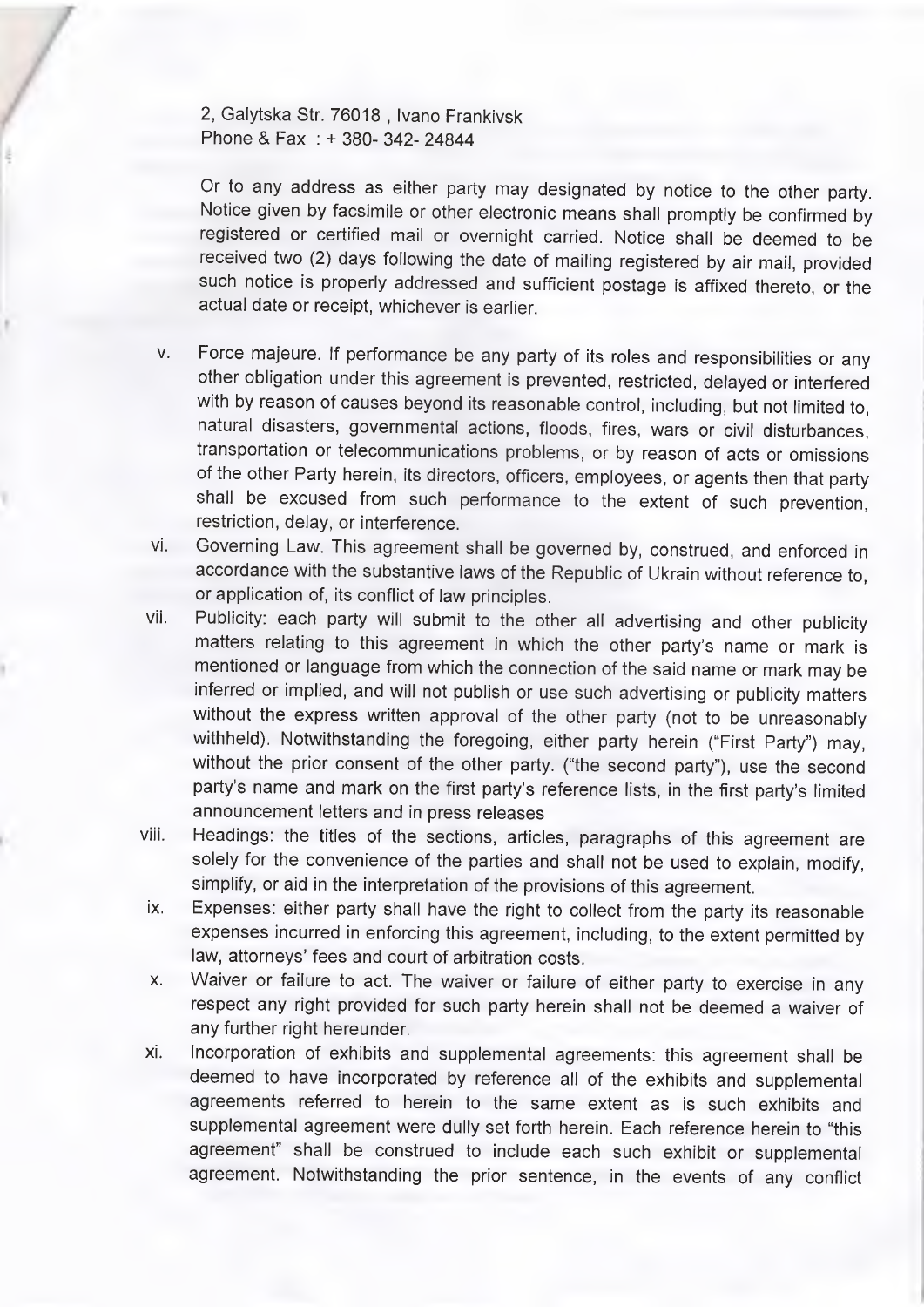- H. IFNMU will co-operate and provided necessary information pertaining to the Programs to the Malaysian Ministry of Health, Malaysian Ministry of Higher Education and Malaysian Qualifying Agency for the purposes of Accreditation of the program and
- I. Whereas the parties herein have discussed various terms and conditions of the arrangement for conducting the MBBS degree, Bachelor in Dental and Bachelor in Pharmacy program and being desirous of reducing such terms and conditions into writing have entered into this Agreement.

#### NOW THIS AGREEMENT WITNESSETH AS FOLLOWS:

- 1. It is hereby agreed that LUC and IFNMU will collaborate in their endeavor to offer under graduate program leading to MBBS degree. Bachelor in Dental and Bachelor in Pharmacy ("Programs") to students of LUC in IFNMU campus at Ivano-Frankivsk initially and such other programs in the parties herein may decide from time to time.
- 2. OBJECTIVE:

The main objectives of this agreement is to facilitate offering of MBBS, Dental and Pharmacy programs in Ukraine on IFNMU campus initially as an off-campus program of LUC in accordance with the curriculum approved by the Malaysian Ministry of Health and other statutory or regulatory bodies of the Government of Malaysia.

### 3. ROLES AND RESPONSIBILITIES OF THE PARTIES:

It is hereby agreed that the roles and responsibilities of the Parties herein respectively shall be as set forth hereunder:

- A. Roles and Responsibilities of LUC shall be to:
	- i. Obtain the necessary approval from Malaysian Ministry of Health, Malaysian Ministry of Higher Education for conducting MBBS program. Dental degree and Pharmacy program
	- ii. to conduct the Programs at IFNMU campus as an off-campus program of LUC.
	- iii. Carry out marketing for recruiting or obtaining private as well as sponsored students
	- iv. Award MBBS degree. Dental Degree , Pharmacy Degree to the students passing the examinations conducted in accordance with the regulations of the Malaysian Ministry of Health and Malaysian Ministry of Higher Education , Medical Council, Dental council and Pharmacy Board and LUC
- B. Roles and responsibilities of IFNMU shall be to:
	- i. Conduct the MBBS program. Dental and Pharmacy programs at IFNMU campus in Ukraine as an off-campus program of LUC in accordance with the approved curriculum of the Malaysian Ministry of Higher Education
	- ii. Provide teaching beds in the hospitals run by IFNMU in accordance with the guidelines of Malaysian Ministry of Health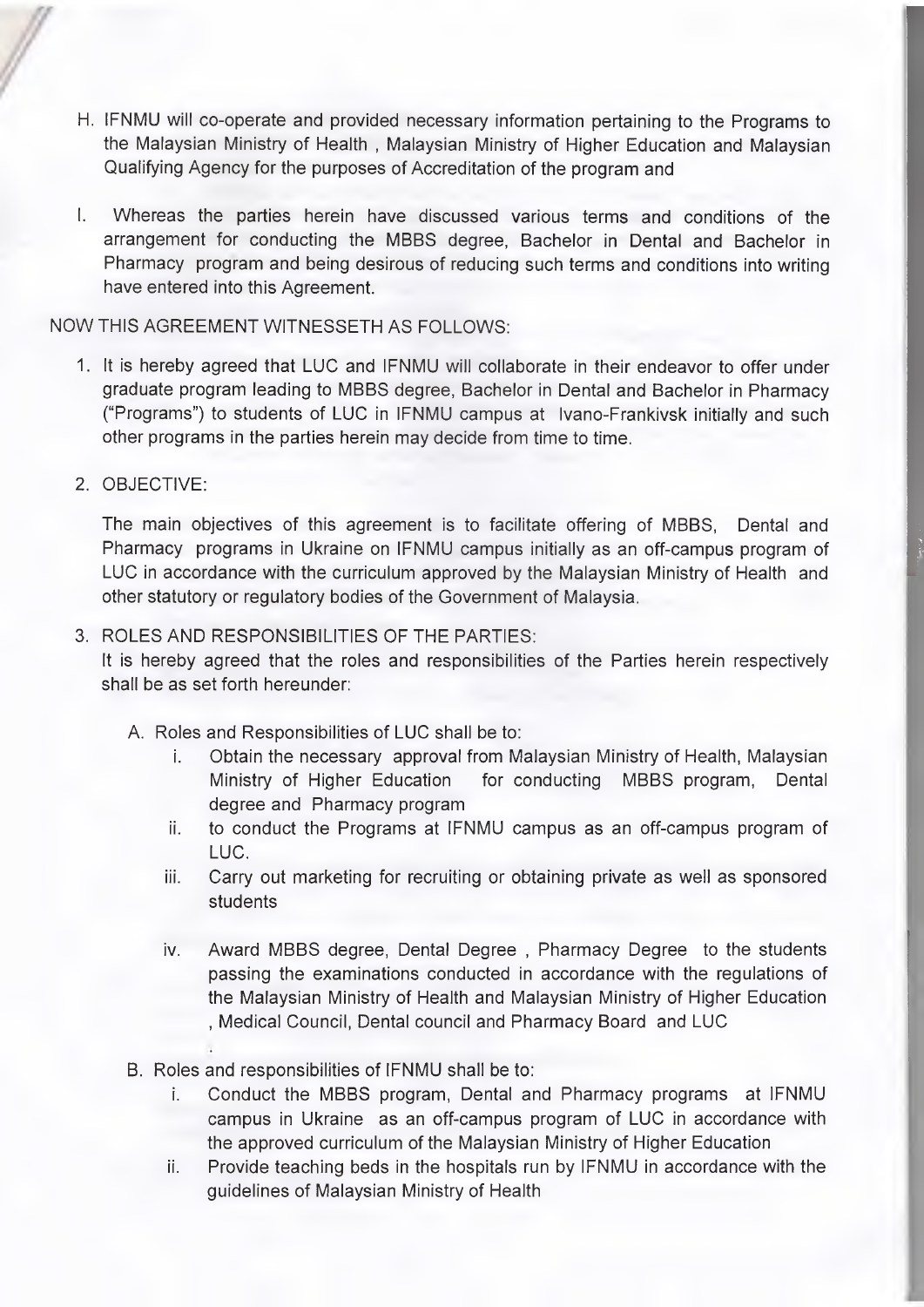- iii. Provide faculty and all other human resources required for the smooth conduct of the program in accordance with the guidelines of Malaysian Ministry of Health
- iv. Provide an associate Dean for academic administration liaise who shall, (a) in respect of all academic matters relating to the program report to the Dean in Malaysia and, (b) in respect of all other administrative matters relating hereto, report to the Chairman/Chief Executive of IFNMU
- **V.** Arrange appropriate accommodation for the students sent or deputed by LUC to study at IFNMU campus
- vi. Comply with all norms prescribed by Malaysian Ministry of Health
- vii. Obtain various approvals required in accordance with the rules and regulations formulated by various authorities in Ukraine
- viii. ACCREDITATION : IFNMU must facilitate LUC for accreditation by the Malaysian Qualifying Examination ( MQA).. Without this accreditation students will not be able to graduate . Therefore it is compulsory for IFNMU to accreditate this program
- 4. GOVERNANCE AND ADMINISTRATION:
	- i. It is hereby agreed by the parties herein that in order to facilitate smooth functioning of the operations connected with the MBBS program. Dental Program, Pharmacy program at the IFNMU campus; a Governing Council shall be constituted which shall meet at least twice a year.
	- ii. The Governing Council shall be responsible for framing of policies and guidelines for the smooth and successful conduct of the Program.
	- iii. The Governing Council shall initially consists of the following members:

Chairman - President of LUC Co-Chairman - Chairman of IFNMU Two members - nominated by IFNMU Two members - nominated by LUC

Provided that the parties herein may be mutual agreements from time to time increase the number of members of the Governing Council. Every question or matter requiring a decision of the Governing Council shall be decided by consensus.

- iv. It is hereby agreed by the parties herein that an administrative committee be set up to co-ordinate the day to day operation of the Program based on the policies and guidelines issued by the Governing Council.
- **V.** The administrative Committee shall consists of the following: Chairman - Dean Secretary - Associate Dean 2 members – one member appointed by each of the parties herein
- 5. FEES AND OTHER CHARGES: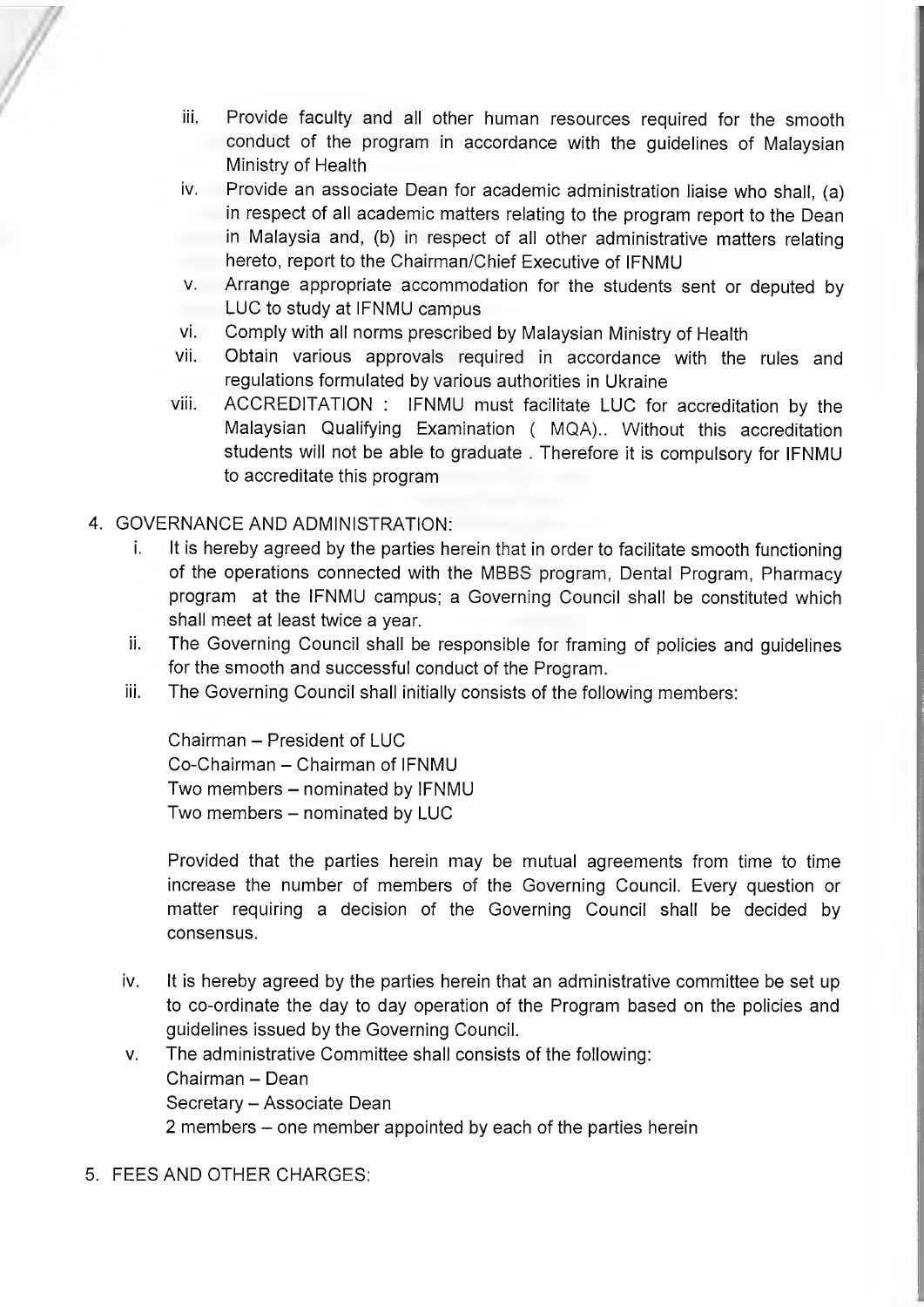- i. Fees: It is hereby agreed that in consideration of IFNMU undertaking to carry out the roles and responsibility contained in this Agreement, LUC shall pay the IFNMU such sums as agreed upon mutually by the Parties herein from time to time in writing and hereinafter referred to as Fees.
- ii. Payment Terms: LUC shall pay the Fees in respect of each of the students sent out for participation in the MBBS program. Dental programs and Pharmacy programs in every 6 months intervals . IFNMU will impart the academic training only to the students in respect of whom the Fees have been received by it.
- iii. Fee Revisions: the Fee is subject to revision prior to the commencement of each batch and such revision shall be agreed upon between the Parties herein before the announcement calling for admissions into the Program for every academic session.
- iv. Payment: Payment shall be made by way of wire transfer to the account of a designated bank as notified by IFNMU from time to time

6. AUTHORITY: ENFORCEABILITY:

Each party represents that it has the power and authority to make, execute, deliver and perform this agreement and its obligations hereunder; that the execution, delivery and performance of this agreement has been duly authorized by all necessary action; and that this agreement (assuming the due authorization, execution and delivery hereof by the other party) constitutes the valid and legally binding obligations of such party enforceable in accordance with its terms, except as enforcement thereof may be limited by bankruptcy, insolvency, moratorium or similar was affecting creditors' rights and subjects to equitable principles.

7. Duration of the agreement:

It is hereby agreed that duration of this agreement shall be for a period of 12 (twelve ) years unless otherwise terminated in accordance with the provisions contained in Clause 11 of this Agreement. The parties herein may renew this Agreement for further periods which shall be in writing and on such terms and conditions to be decided by the parties herein mutually.

- 8. CONFIDENTIALITY:
	- i. Each party agrees that it shall not use (other than in connection with the running of the program hereunder) or disclosure to any third party (other than its employees, contractors, consultants or agents who need to know such information for purpose of this Agreement) any confidential information (as herein defined) concerning students, methods, processes, or procedures or any other confidential, financial, or academic information of the other party which it learns during the course of this agreement, without the prior written consent of such other party. Each party shall be responsible for any unauthorized disclosure made by any of its employees, contractors, consultants and agents, and each party shall take appropriate action with respect to its employees, contractors, consultants and agents to ensure that the obligation of non-use and non-disclosure of Confidential Information under the agreement can be fully satisfied.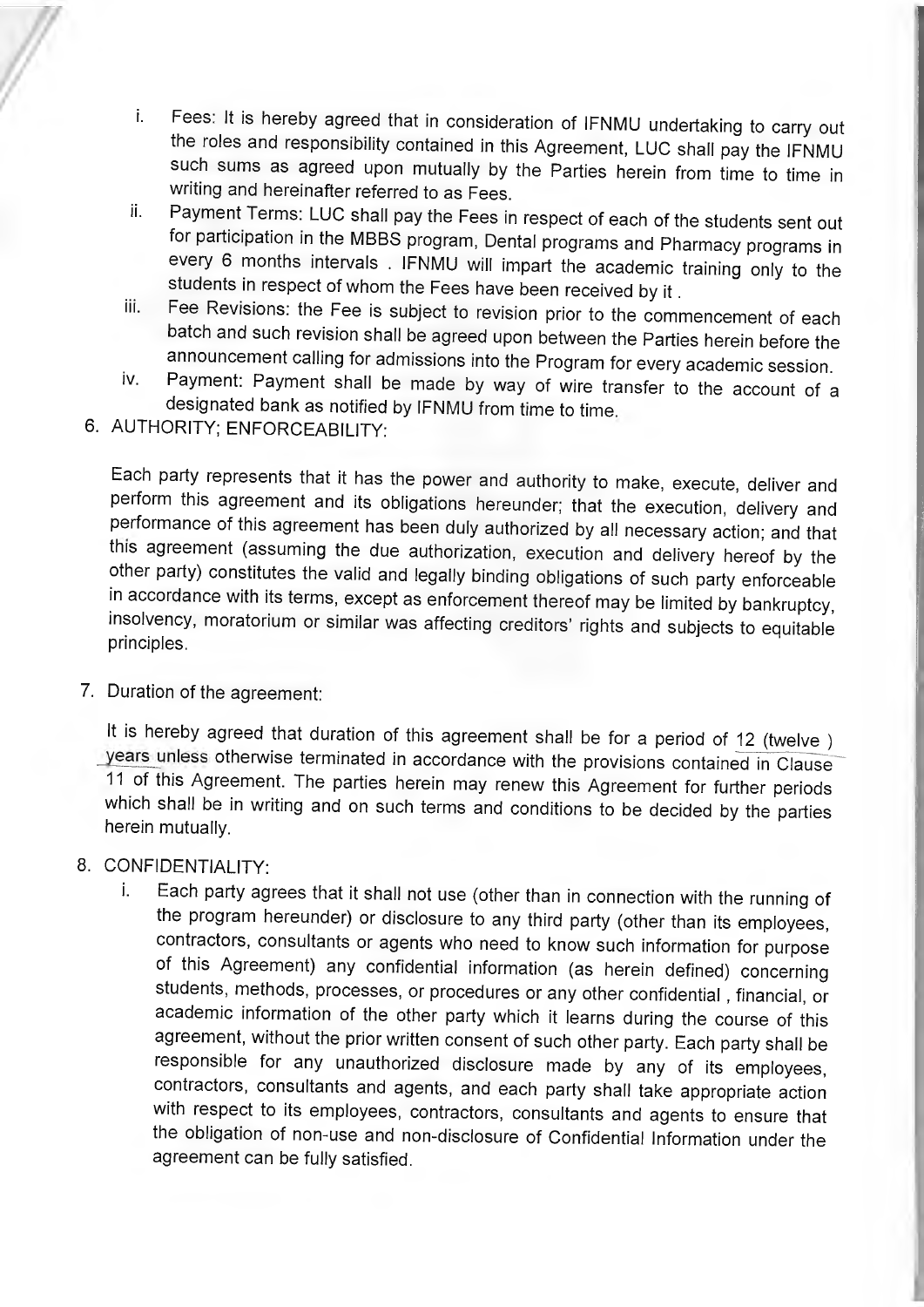- ii. Confidential Information disclosed by either party to the other shall be protected by the recipient in the same manner and to the same degree (but in no event less than reasonable care) that the recipient protects its own Confidential Information. Each party shall disclose Confidential Information of the other party only to its directors, officers, employees or agents who reasonably need access to such Confidential Information in connection with the negotiation or performance of this Agreement, who have been made aware of the confidential nature of this agreement and who have agreed not to disclose such Confidential Information.
- iii. "Confidential Information" shall mean (i) this Agreement and any proposal by either of the party to the other in connection with the conduct of the program, and (ii) any other information in tangible form and clearly marked as confidential; provided, however, that if such information is not capable of marking, it shall be accompanied by a written notice setting forth a party's claim of its confidentiality. Confidential Information, However, shall not include such information that (i) is or becomes publicly available through no fault of the receiving party, (ii) is already lawfully in such party's possession without obligation of confidentiality, (iii) is independently developed by it, or (iv) is lawfully obtained from third parties. Any violation of the provisions of this Clause 8 may, in addition to any other remedies, be enforced through an injunction or other equitable relief.
- iv. This section will not be violated by either party if disclosure of any Confidential Information is required by law, court order, or rules of procedure, or to enforce this agreement or remedy any breach or alleged breach thereof; provided that, before making any such disclosure, the party obligated to disclose shall notify the other party and shall reasonably cooperate with the party at such party's expenses in attempting to secure confidential treatment of the Confidential Information by the entity to which it is to be disclosed.
- 9. DEFAULT:
	- i. Events of Default. An event of default mean:
		- a) The failure of LUC to make a payment as provided for in Clause 6 within ten (10) working day following the receipt of written notice from IFNMU of LUC'S failure to pay such amount by its due date;
		- b) The failure of a party to cure, within fifteen (15) days following written notice to that party, a material breach of any representation, covenant, or obligation set forth in this Agreement (other than LUC's obligation to pay); or
		- c) A party termination or suspending its operations becoming subjects to any bankruptcy or insolvency proceeding under federal or state law, or becoming insolvent or subject to direct control by a receiver or similar authority.
	- ii. Termination upon default. Upon an event of default the non-defaulting party shall have the right, at any time, to terminate or suspend this Agreement. Such right shall be in addition to any other rights or remedies to which the non-defaulting party may be entitled under this agreement, at law, or in equity.
	- iii. Ongoing obligations. The obligations of each party pertinent to the following shall survive the termination of this Agreement: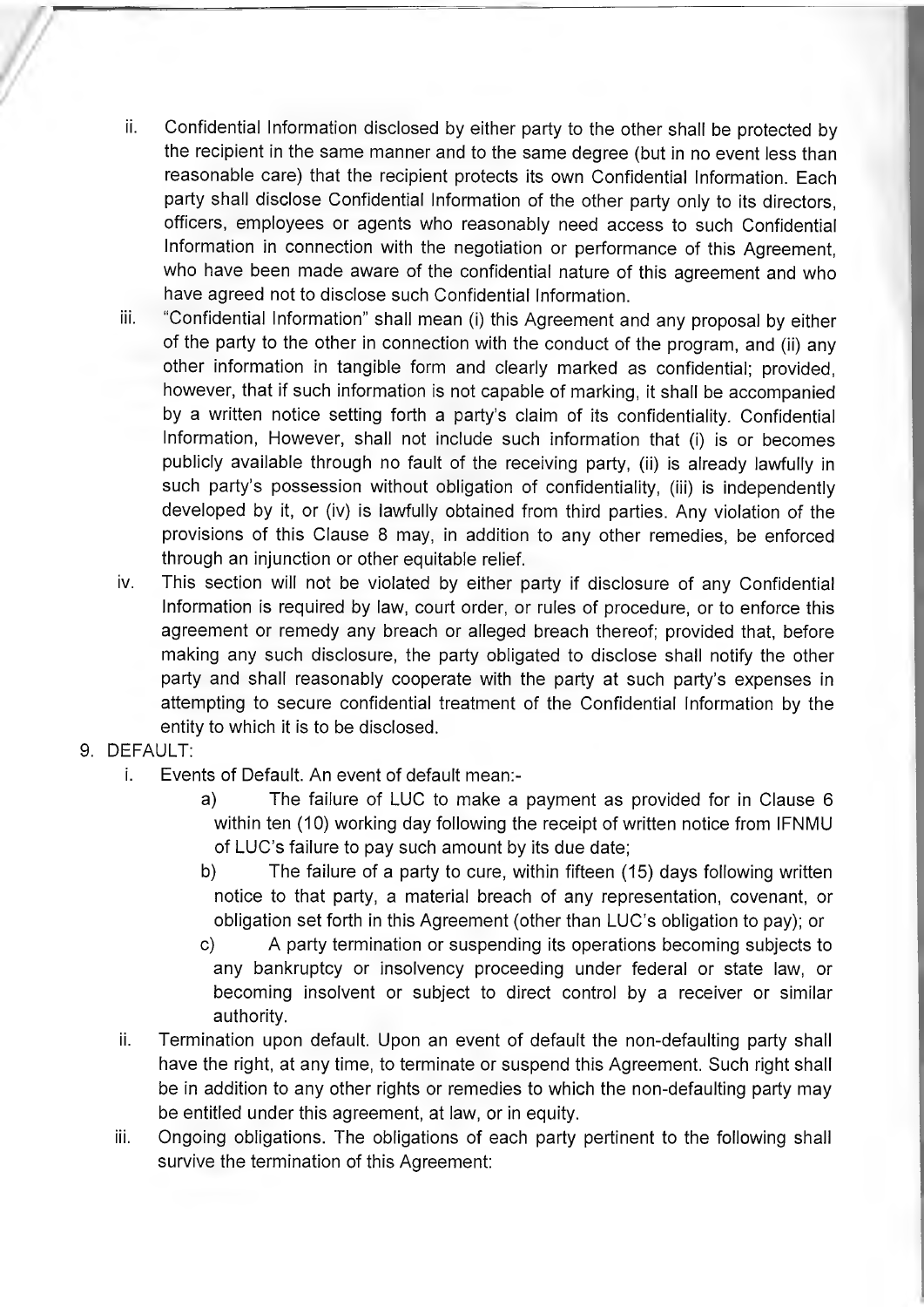- a) Students enrolled for the program should be facilitated to complete their course of study or suitable alternative provision made;
- b) Confidentiality pursuant to clause 9;
- c) Any payment that are due IFNMU pursuant to this Agreement at that time of such termination; and
- d) Any payments that may become due IFNMU pursuant to this Agreement subsequent to such termination.

#### 10.TERMINATION:

Notwithstanding anything contained in Clause 10 herein above, either of the Parties may terminate this agreement by a notice in writing giving clear time of twelve (12) calendar months and specifying the reasons for termination of the agreement. Once a termination notice is issued, LUC shall not admit students for the new batch for study at IFNMU campus, however, all the obligations of either of the Parties shall continue till the program in respect of the students already studying at IFNMU campus is completed.

#### 11. DISPUTE RESOLUTION AND ARBITRATION:

- i. Either party shall be entitled to declare a dispute relating to the provisions of this Agreement and shall thereupon notify the other party of its intention to invoke the following disputes procedure.
- ii. Any such dispute or difference shall in the first instance be referred to the Chairman of IFNMU and President of LUC for determination. If the chairman and President fail within one month of a reference to them to reach agreement and resolve the dispute or difference the same shall be finally settled by arbitration pursuant to the clause 12 (c).
- iii. Any dispute that is not resolved informally through negotiation between the parties will be resolved by final and binding arbitration conducted in accordance with and subject to the rules arbitration of the international chamber of commerce("ICC") the applicable, as modified herein, and judgment upon the award rendered by the arbitrator may be entered ub any court in Ukraine.
- iv. Either party may initiate an arbitration proceeding by filing a demand at the office of the ICC in Paris, France, but the arbitration proceedings shall be conducted in Malaysia , or any other venue as may be mutually agreed between parties herein.
- **V.** The parties shall request the ICC to appoint an arbitrator, and such arbitrator shall be a qualified lawyer, accountant or an educationist.
- vi. The arbitration shall be conducted in English, and the arbitrator shall prepare written findings of fact and conclusions of law, which shall be presented to the parties in the English language. The arbitrator shall render an award no later than six (6) months after the date of the last signature on the Terms of References or nine (9) months after the date of the initial request for arbitration is filed.
- vii. The arbitrator shall not add or detract from this agreement, and in no event shall the arbitrator have jurisdiction or authority to issue an award in excess of any contractual limitation of liability as set forth herein or for punitive, exemplary, incidental, indirect, special or consequential damages, or other disallowed damages or claims under this agreement.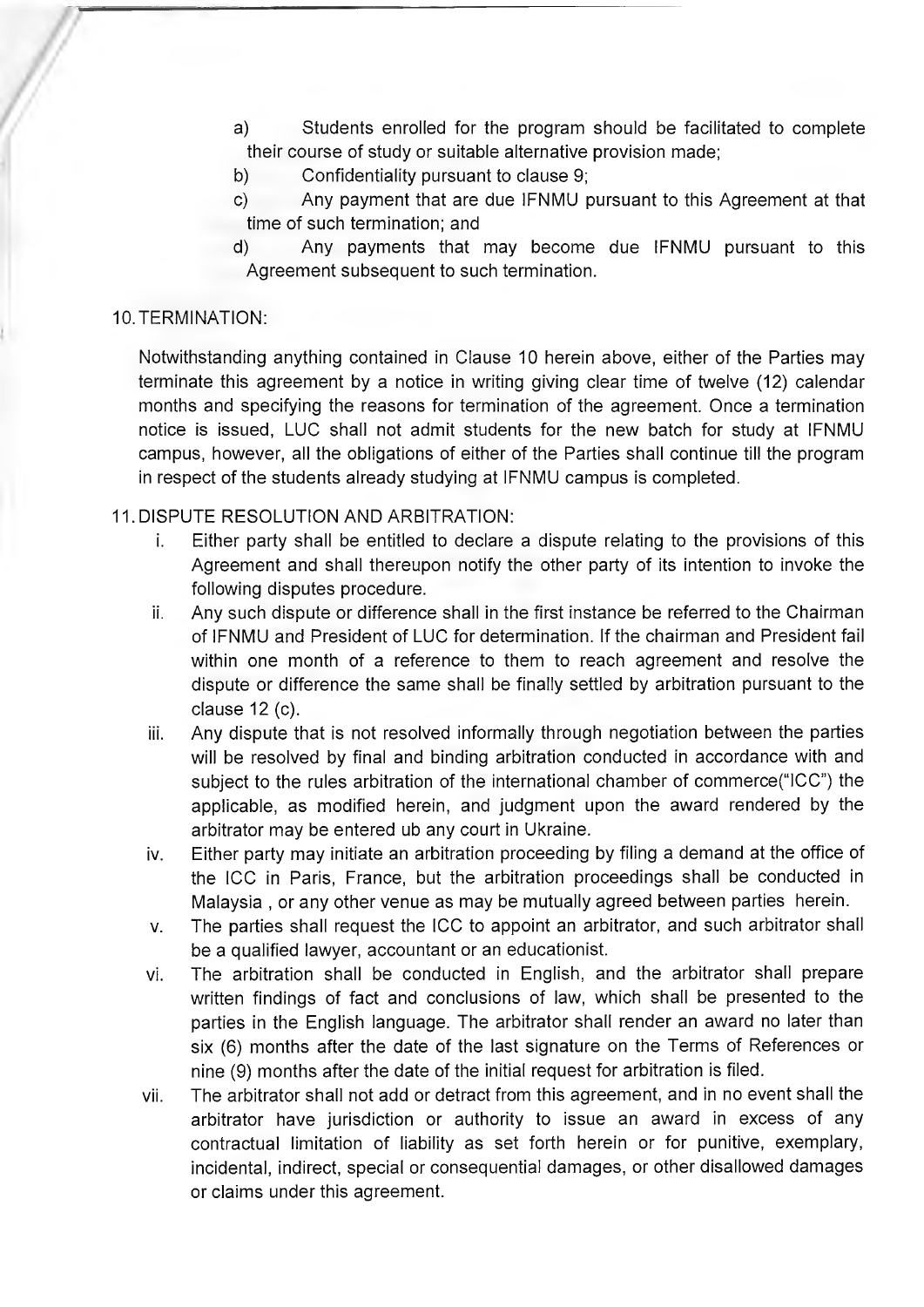- viii. The arbitration proceeding, the facts and circumstances giving use to the arbitration and the terms and conditions of any arbitration award or settlement shall strictly confidential. Neither party shall disclose such information for any reason without the prior written permission of the other party.
- ix. Judgment upon the award rendered by the arbitrator may be entered in any court in Ukraine or an application may be made to such court for a judicial acceptance of the award and an order of enforcement as the case may be.

## 12. MISCELLANEOUS

- i. Assignment or transfers. Neither this agreement nor any rights or obligations hereunder shall be assigned , delegated, or otherwise transferred by LUC without the prior written consent of IFNMU, and any such unauthorized transfer shall be null and void, except IFNMU in its discretion may utilize the services of any of its affiliates to assists IFNMU in fulfilling its obligations hereunder. This agreement shall inure to and be binding upon the successors-in-interest of either party, whether direct or indirect.
- ii. Entire agreement modification: this agreement constitutes the entire agreement between LUC and IFNMU, superseding all previous communications and negotiations, whether written or oral. No modification of this agreement shall be binding unless it is in writing and executed by an authorized representative of LUC, and IFNMU. Without limiting the generality of the foregoing, no terms set forth on any purchase order or like document shall modify, supplement or otherwise amend the terms set forth in this agreement, and any such terms shall have no force or effect.
- iii. Invalid provisions. If any parts of parts of this agreement are held to be invalid, the remaining parts of this agreement shall continue to be valid and enforceable as to parties hereto.
- iv. Notices. Any notice or other communication under this agreement shall be delivered personally, or by facsimile or other electronic means, or sent by registered or certified mail, postage prepaid, addressed as follows:

If to LUC Lincoln College Mayang Plaza Block A, No. 1, Jalan SS 26/2, Taman Mayang Jaya, 47301 Petaling Jaya Selangor Darul Ehsan, Malaysia

Attention: Dr. Amiya Bhaumik Facsimile: (603) 7806 3479

If to IFNMU

Professor Dr Sergiy Fedorov , MD,Ph.D Ivano - Frankivsk National Medical University